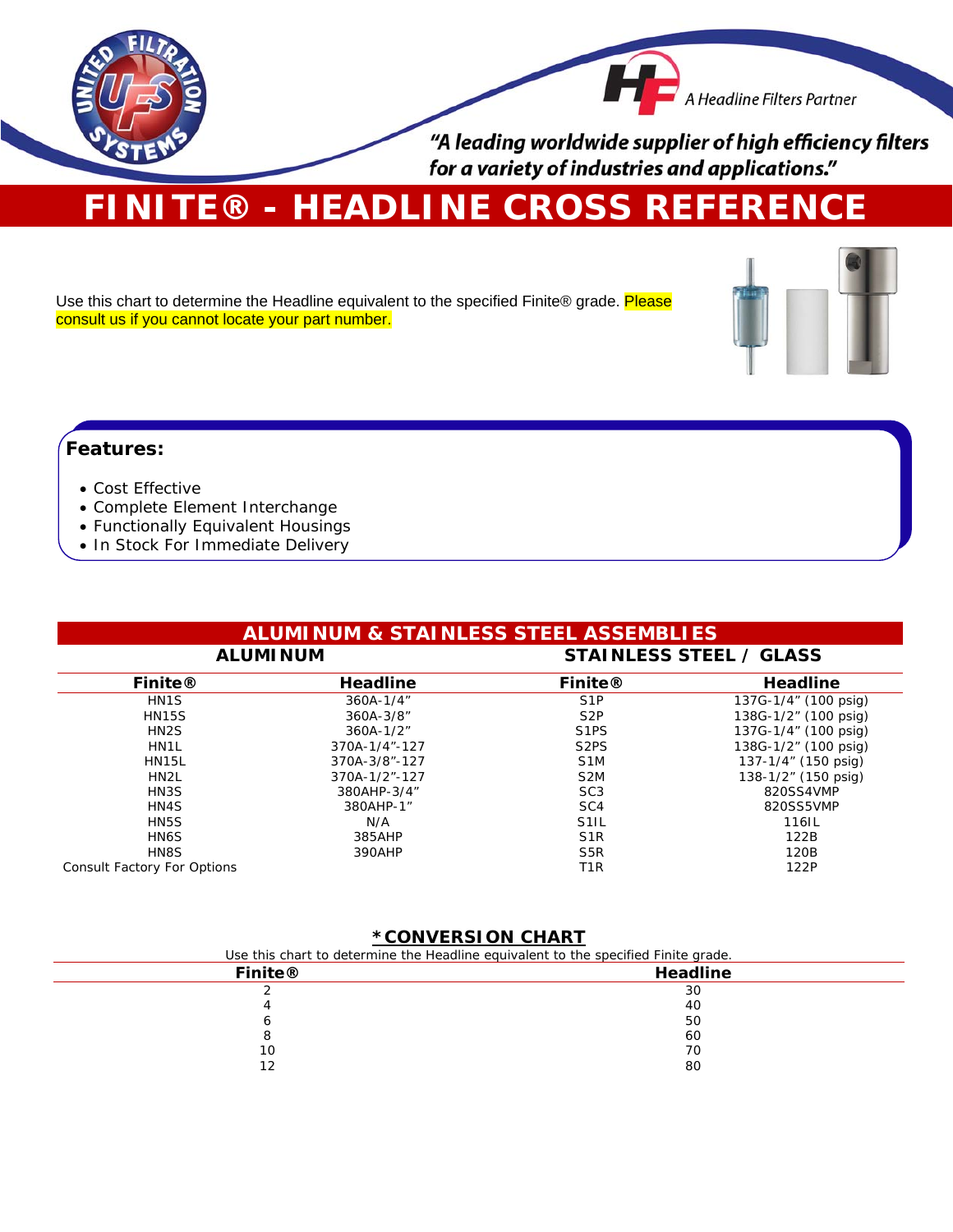## **FINITE® - HEADLINE CROSS REFERENCE**

| <b>DISPOSABLE FILTER ELEMENTS</b> |  |
|-----------------------------------|--|
|-----------------------------------|--|

| <b>COALESCING</b>   |                 | <b>PARTICULATE</b>                          |                 |
|---------------------|-----------------|---------------------------------------------|-----------------|
| <b>Finite®</b>      | <b>Headline</b> | <b>Finite®</b>                              | <b>Headline</b> |
| 6H04-010 x 10       | 12-25-50C       | $*$ G04-010 x 10                            | $12 - 25 - *$   |
| 6H04-013 x 10       | 12-32-50C       | $*$ G04-013 x 10                            | $12 - 32 - *$   |
| 6H04-023 x 10       | 12-57-50C       | $*$ G04-023 x 10                            | $12 - 57 -$ *   |
| $6H10-020 \times 8$ | 25-51-50C       | $*$ G10-025 x 10                            | $25 - 64 - *$   |
| $6H10-025 \times 8$ | 25-64-50C       | $*$ G10-070 x 10                            | $25 - 178 -$ *  |
| 6H10-050 x 4        | 25-127-50C      | $*$ G15-060 x 10                            | $38 - 152 -$ *  |
| 6H10-070 x 4        | 25-178-50C      | $*$ G20-090 x 10                            | $51 - 230 - *$  |
| $6H15-060 \times 4$ | 38-152-50C      | $*$ G20-187 x 10                            | $51 - 476 - *$  |
| $6H20-035 \times 4$ | 51-89-50C       |                                             |                 |
| $6H20-090 \times 2$ | 51-230-50C      | *Use Conversion Chart Above (Previous Page) |                 |
| 6H20-187 x 1        | 51-476-50C      |                                             |                 |

| <b>Finite®</b>      | <b>Headline</b> | <b>Finite®</b>                              | Headline        |
|---------------------|-----------------|---------------------------------------------|-----------------|
| 8H04-010 x 10       | 12-25-60C       | $*T04-010 \times 10$                        | $12 - 25 - k$   |
| 8H04-013 x 10       | 12-32-60C       | $*T04-013 \times 10$                        | $12 - 32 - k$   |
| 8H04-023 x 10       | 12-57-60C       | $*T04-023 \times 10$                        | $12 - 57 - k$   |
| $8H10-020 \times 8$ | 25-51-60C       | $*T10-025 \times 10$                        | 25-64-*K        |
| 8H10-025 x 8        | 25-64-60C       | *T10-070 x 10                               | $25 - 178 - k$  |
| 8H10-050 x 4        | 25-127-60C      | $*T15-060 \times 10$                        | $38 - 152 - k$  |
| 8H10-070 x 4        | 25-178-60C      | *T20-090 x 10                               | $51 - 230 - kK$ |
| 8H15-060 x 4        | 38-152-60C      | $*T20-187 \times 10$                        | $51 - 476 - k$  |
| 8H20-035 x 4        | 51-89-60C       |                                             |                 |
| 8H20-090 x 2        | 51-230-60C      | *Use Conversion Chart Above (Previous Page) |                 |
| 8H20-187 x 1        | 51-476-60C      |                                             |                 |

### **PARTICULATE DIESEL EMISSION TEST FILTERS**

DIA-BNSG DIA-BN13X

| <b>Finite®</b>       | <b>Headline</b> | <b>Finite®</b>       | <b>Headline</b> |
|----------------------|-----------------|----------------------|-----------------|
| 10H04-010 x 10       | 12-25-70C       | 6T04-023 x 10        | 12-57-50S       |
| 10H04-013 x 10       | 12-32-70C       | $6T10-025 \times 10$ | 25-64-50S       |
| 10H04-023 x 10       | 12-57-70C       | 6T10-070 x 10        | 25-178-50S      |
| 10H10-020 x 8        | 25-51-70C       | 6T20-090 x 10        | 51-230-50S      |
| 10H10-025 x 8        | 25-64-70C       |                      |                 |
| 10H10-050 x 4        | 25-127-70C      | 10T04-023 x 10       | 12-57-70S       |
| 10H10-070 x 4        | 25-178-70C      | 10T10-025 x 10       | 25-64-70S       |
| 10H15-060 x 4        | 38-152-70C      | 10T10-070 x 10       | 25-178-70S      |
| 10H20-035 $\times$ 4 | 51-89-70C       |                      |                 |
| 10H20-090 x 2        | 51-230-70C      |                      |                 |
| 10H20-187 x 1        | 51-476-70C      |                      |                 |

|                                             | <b>STANDARD NYLON FILTERS</b> | <b>DISPOSABLE IN-LINE FILTERS &amp; ADSORBERS</b><br><b>SHORT SPIGOT</b> |                    |
|---------------------------------------------|-------------------------------|--------------------------------------------------------------------------|--------------------|
| <b>Finite®</b>                              | Headline                      | <b>Finite®</b>                                                           | Headline           |
| IDN- $*$ G x 10                             | $DIF-BN*$                     | $IDS-4S-*G$                                                              | DIF-BN*-SHS-1/8"   |
| $IDN-*F \times 10$                          | $DIF-BN*$                     | $IDS-4S-*F$                                                              | $DIF-BN*-SHS-1/8"$ |
| IDN-4S- $*$ G x 10                          | $DIF-BN*-1/8"$                | $IDS-3A-*G$                                                              | DIF-BN*-SHS-3/32"  |
| $IDN-4S-*F \times 10$                       | $DIF-BN*-1/8"$                | $IDS-3A-*F$                                                              | DIF-BN*-SHS-3/32"  |
| IDN-3A- $*$ G x 10                          | $DIF-BN*-3/32"$               | *Use Conversion Chart Above (Previous Page)                              |                    |
| $IDN-3A-*F \times 10$                       | $DIF-BN*-3/32"$               |                                                                          |                    |
| $SDN-O \times 10$                           | DIF-BN50L                     |                                                                          |                    |
| *Use Conversion Chart Above (Previous Page) |                               | <b>STANDARD NYLON ADSORBERS</b>                                          |                    |
|                                             |                               | <b>Finite®</b>                                                           | <b>Headline</b>    |
|                                             |                               | $SDN-A \times 10$                                                        | DIA-BNCC           |

SDN-J x 10 SDN-M x 10